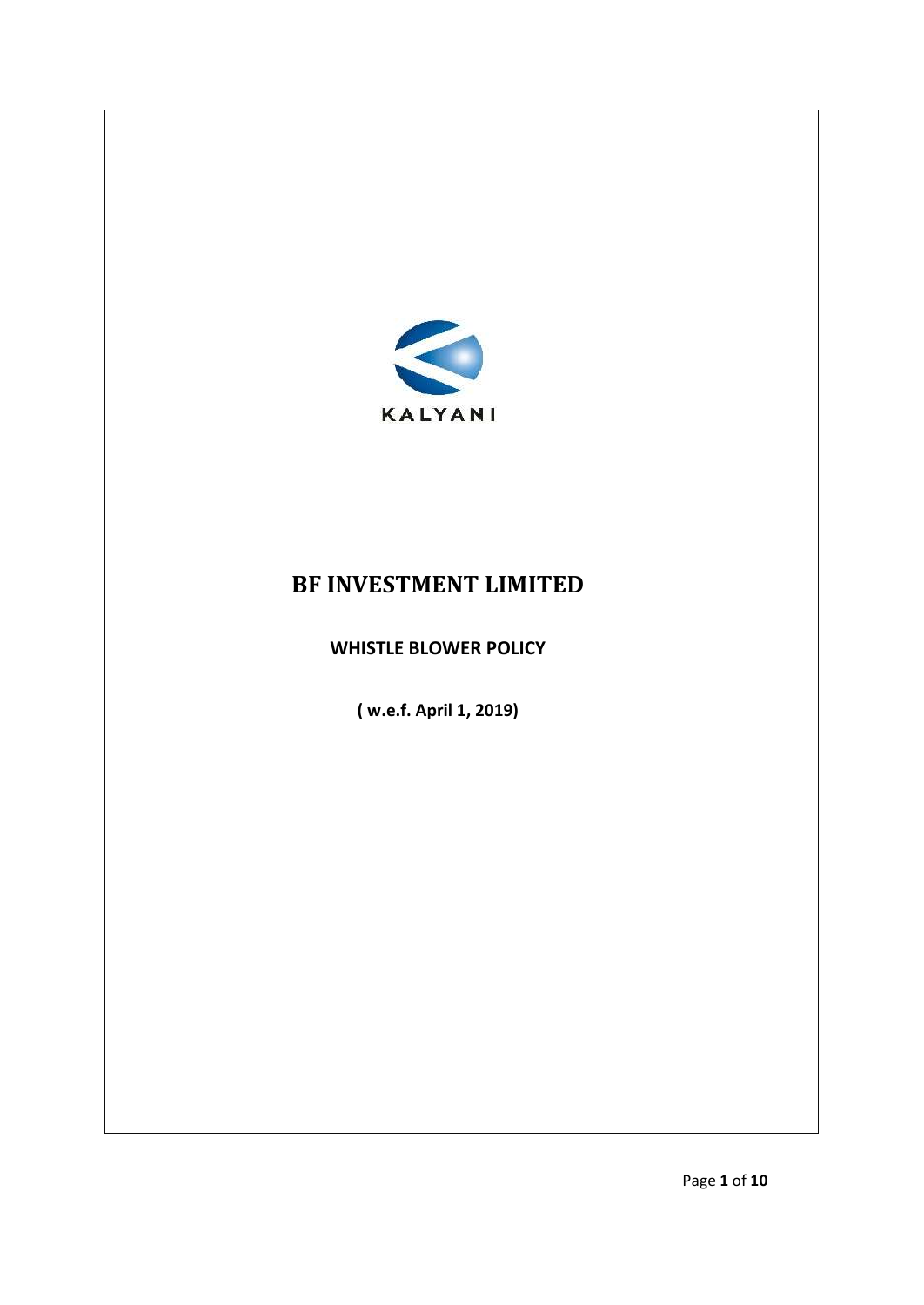# **BF INVESTMENT LIMITED**

| Document Title                 | Whistle Blower Policy of<br>BF Investment Limited dated 01/04/2019 |
|--------------------------------|--------------------------------------------------------------------|
| Authority approving the Policy | <b>Board of Directors</b>                                          |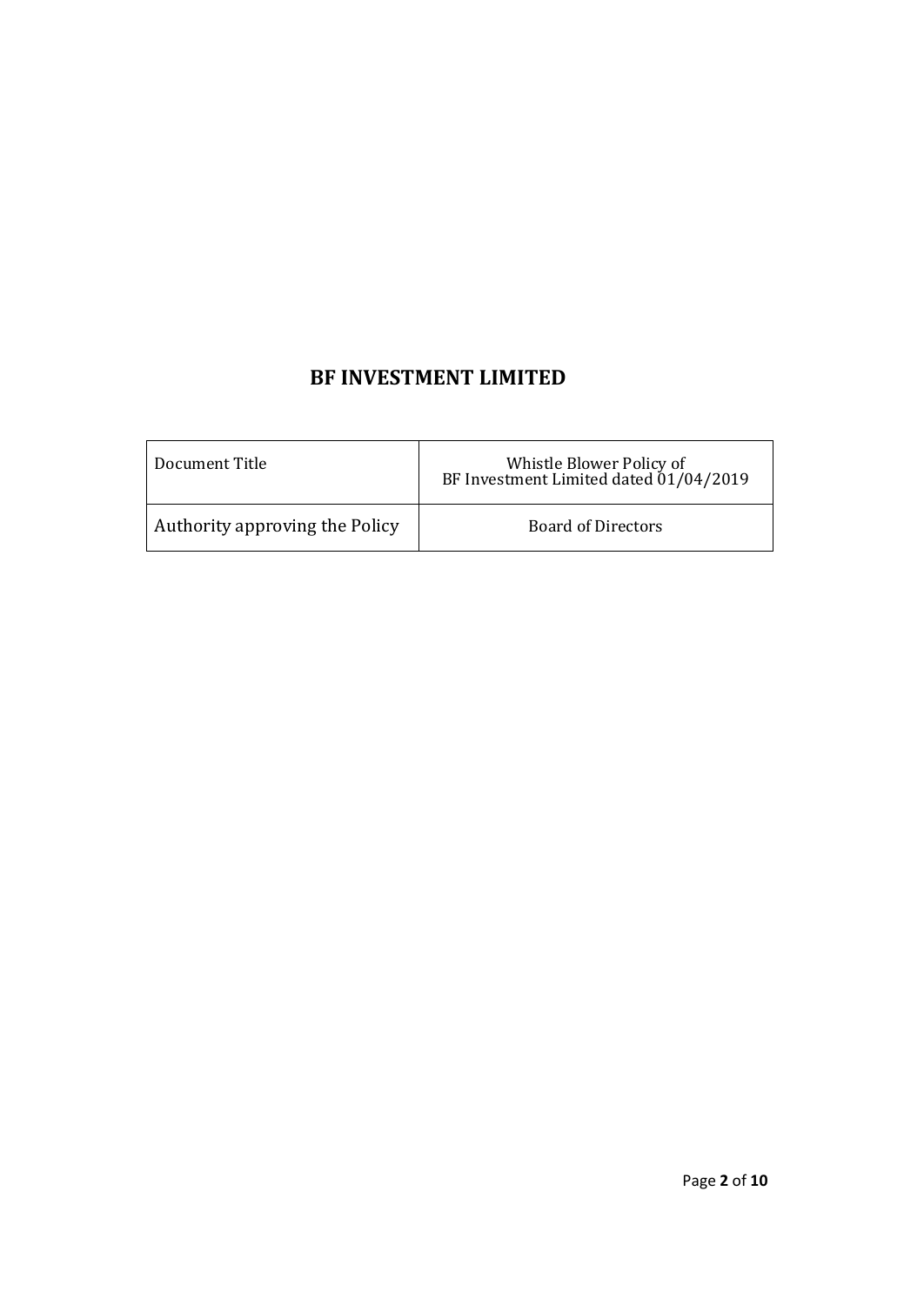#### **1. PREFACE:**

- a. The Company believes in conduct of its affairs in a fair and transparent manner by adopting highest standards of professionalism, integrity and ethical behavior and ensure adherence of these principles across the organization, it has adopted the Code of Conduct to ensure avoiding any conflict of interest. Company takes violation of the Code of Conduct as a matter of serious concern and takes appropriate action against those who violate in a fair and transparent manner.
- b. The Section 177 of the Companies Act, 2013 and related rules made thereunder and SEBI (Listing Obligations and Disclosure Requirements) Regulations, 2015 provides for establishment of a vigil mechanism for its Directors and Employees to report genuine concerns or grievances about unethical behavior, actual or suspected fraud or violation of the Company's Code of Conduct. Further, the SEBI (Prohibition of Insider Trading) Regulations, 2015 also requires companies to establish a Whistle Blower Policy for Directors and Employees to report the instances of leak of unpublished price sensitive information.
- c. Accordingly, this Whistle Blower Policy ("the Policy") has been formulated with a view to provide for a mechanism for Directors and Employees of the Company to report any violation of the Code of Conduct and / or laws applicable to the Company.

#### **2. DEFINITIONS:**

The definitions of some of the key terms used in this Policy are given below:

- a. "**Alleged Person**" means a person against or in relation to whom a Reported Disclosure has been made or evidence has been gathered during the course of an investigation.
- b. "**Audit Committee**" means the Audit Committee constituted by the Board of Directors of the Company in accordance with the applicable provisions of law from time-to-time.
- c. "**Code of Conduct**" means the Code of Conduct for the Board of Directors & Senior Management and Employees of the Company.
- d. "**Director**" means a person appointed as such as a director on the Board of the Company pursuant to the provisions of the Companies Act, 2013 (as amended) and includes executive Director.
- e. "**Employee**" means every employee of the Company (whether working in India or abroad) but excluding the Directors of the Company.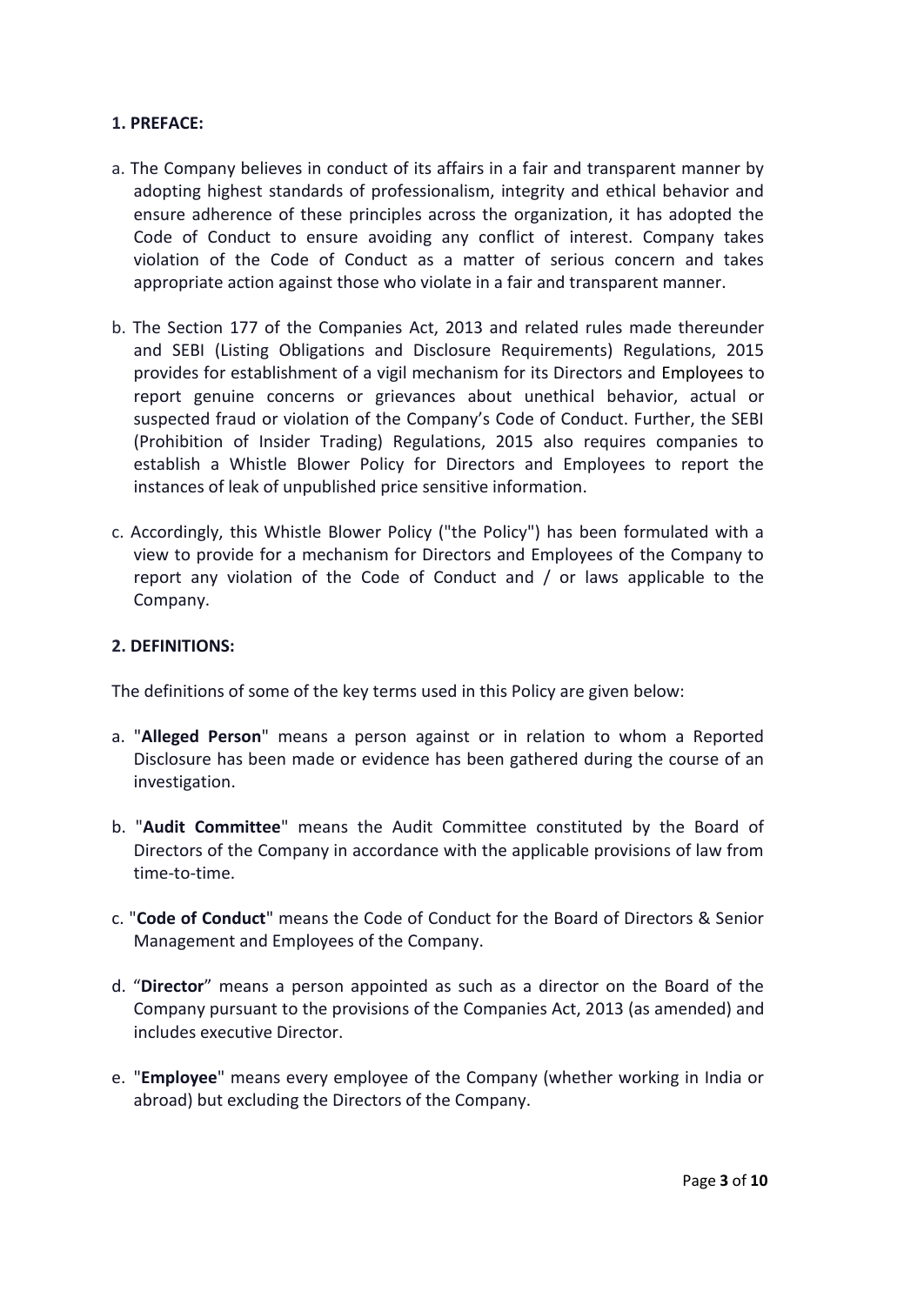- f. "**Investigating Committee**" or "**Committee**" means a committee constituted by the Audit Committee under the Chairmanship of a Senior Management person.
- The said Committee shall be required to examine the Reported Disclosures in respect of Employees other than Directors& Senior Management personnel including grievances of Whistle Blower about the victimization allegedly suffered by him/her and suitably report the same to the Audit Committee from time-to-time.
- g. "**Investigators**" mean those persons authorised, appointed, consulted or approached by the Investigating Committee and / or Audit Committee and shall include the HR Department, auditors of the Company and the regulatory authorities.
- h. "**Reported Disclosure**" means any communication made in good faith that discloses or demonstrates information that may evidence unethical or improper activity, actual or suspected fraud, leakage of Unpublished Price Sensitive Information or violation of the Company's Code of Conduct or violation of laws applicable to the Company.
- i. "**Senior Management**" means personnel of the Company who are the members of the management i.e. one level below the Board of Directors including all functional heads of the Company.
- j. "**Whistle Blower**" means person making a Reported Disclosure under this Policy.
- k. "**Unpublished Price Sensitive Information**" means any information, relating to a company or its securities, directly or indirectly, that is not generally available which upon becoming generally available, is likely to materially affect the price of the securities and shall, ordinarily including but not restricted to, information relating to the following:
	- a. financial results;
	- b. dividends;
	- c. changes in capital structure;
	- d. merger, de-mergers, acquisitions, delisting, disposals and expansion of business and such other transactions;
	- e. changes in Key Managerial Personnel

# **3. SCOPE**

a. This Policy is for Company's Directors, Senior Management and Employees to report their concerns. The Whistle Blower's role is that of a reporting party with reliable information. Whistle Blowers are not required or expected to act as Investigators, nor shall they determine the appropriate corrective action that may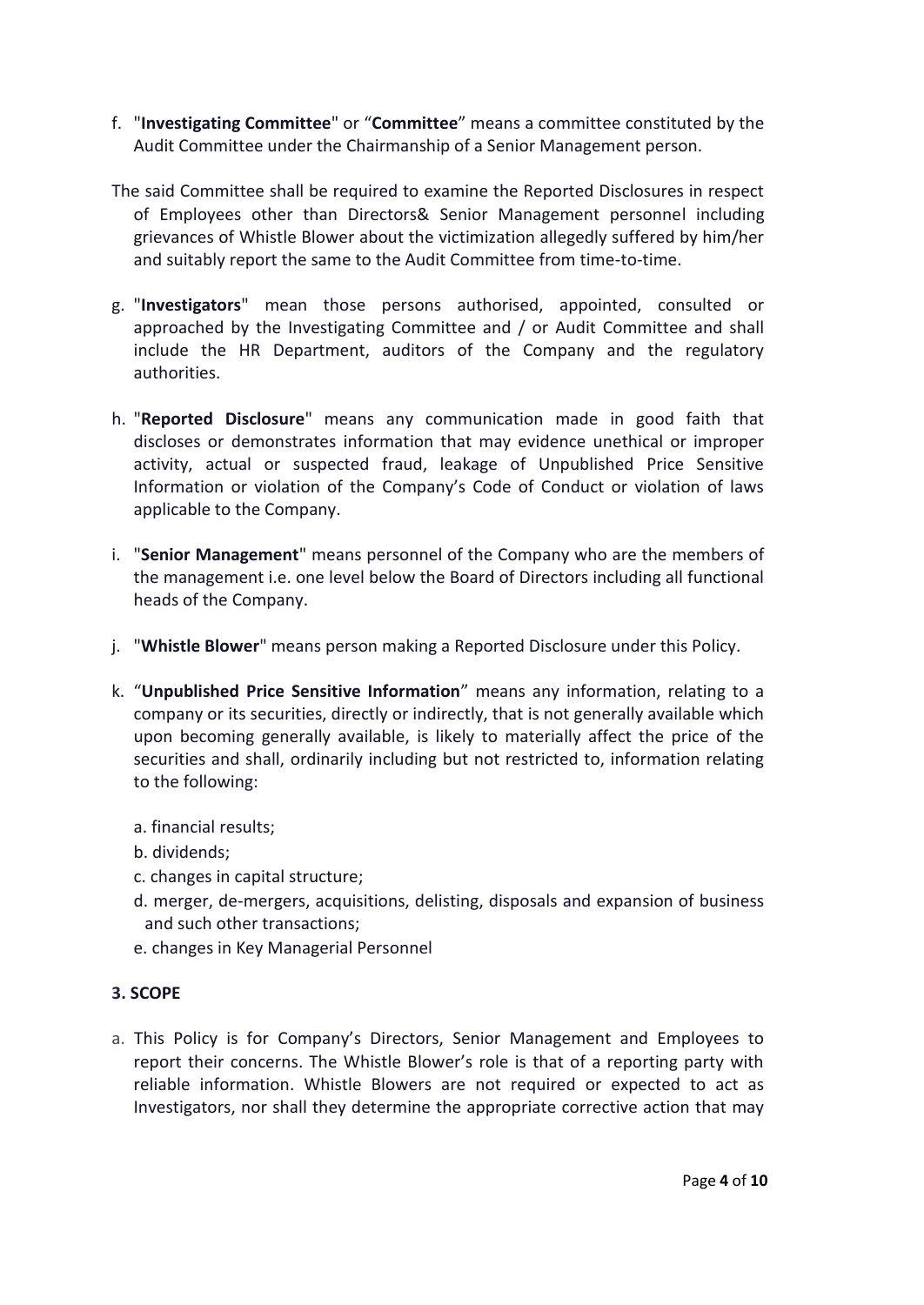be warranted in a given case. Whistle Blowers provide initial information related to a reasonable belief that an improper or unethical practice has occurred.

b. Reported Disclosure will be appropriately dealt with by the Investigating Committee and / or Audit Committee, as the case may be.

#### **4. ELIGIBILITY**

All Directors, Senior Management and Employees of the Company are eligible to make Reported Disclosures under the Policy. The Reported Disclosures may be in relation to matters concerning the Company.

#### **5. DISQUALIFICATIONS**

- a. While it will be ensured that genuine Whistle Blowers are accorded complete protection from any kind of unfair treatment as herein set-out, any abuse of this protection will warrant disciplinary action.
- b. Protection under this Policy would not mean protection from disciplinary action arising out of false or bogus allegations made by a Whistle Blower knowing it to be false or bogus or with a *mala fide* intention.
- c. Whistle Blowers, who make three or more Reported Disclosures, which have been found to be *mala fide*, frivolous, baseless, malicious, or reported otherwise than in good faith, will be disqualified from reporting any further Reported Disclosures under this Policy. In such instances, the Investigating Committee and / or Audit Committee would reserve its right to take/recommend suitable action against concerned person including reprimand.

# **6. PROCEDURE**

- a. All Reported Disclosures, shall be sent at the Registered office of the Company in a sealed envelope addressed to the HR Department of the Company.
- b. All Reported Disclosures in respect of Employees other than Directors and Senior Management Personnel shall be addressed to the Investigating Committee for investigation. The Investigating Committee shall investigate such cases and recommend appropriate action to the management of the Company in disposing off the Reported Disclosures. In case the Committee finds that any of such Reported Disclosures is appropriate or exceptional case, it may refer the same to the Chairman of the Audit Committee of the Company. All Reported Disclosures related to Directors and Senior Management personnel, shall be addressed directly to the Chairman of the Audit Committee for investigation. Audit Committee shall investigate such cases of Reported Disclosure and recommend appropriate action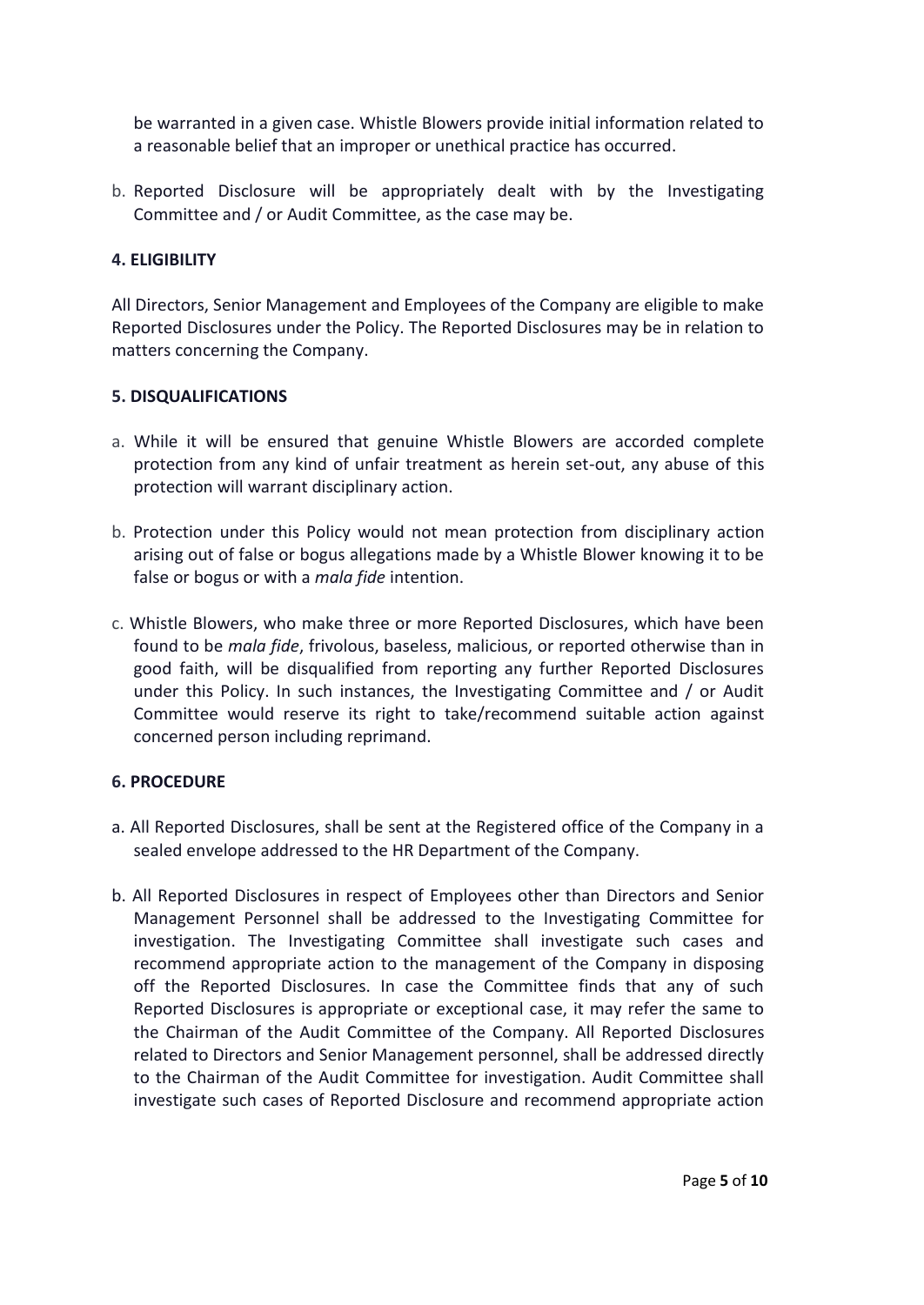to the Board in disposing off the Reported Disclosure. In case if any of the members of the Committee or the Audit Committee, as the case may be, have a conflict of interest in a given case such committee member shall not participate in the investigation process and the other members on the Committee or Audit Committee, as the case may be, shall proceed to deal with the matter on hand.

- c. Appropriate care must be taken so that the identity of the Whistle Blower does not get divulged in the process.
- d. Reported Disclosures should preferably be reported in writing so as to ensure a clear understanding of the issues raised and should either be typed or written in a legible handwriting in English, Hindi or in the regional language of the place of employment of the Whistle Blower.
- e. The Investigating Committee and / or Audit Committee shall suitably forward the Reported Disclosure to the Investigators of the Company, if required for further investigation at their own discretion.
- f. Reported Disclosures should be factual and not speculative or conclusive and should contain specific information to allow for proper assessment of the nature and extent of the concern and the urgency of a preliminary investigative procedure.
- g. The Whistle Blower must disclose his/her identity in the covering letter forwarding such Reported Disclosure duly signed. The Reported Disclosures without revealing the identity of Whistle Blower or unsigned Disclosures shall not be entertained under this policy.

# **7. INVESTIGATION**

- a. All Reported Disclosures reported under this Policy will be thoroughly investigated by the Investigating Committee and / or Audit Committee, as the case may be along with Investigators, if any in accordance with the normal procedure. The Investigating Committee and / or Audit Committee may at its discretion, consider the involvement of any other related group of Employees of the Company for the purpose of investigation.
- b. The decision to conduct an investigation is to be treated as a fact-finding process. The outcome of the investigation may not support the conclusion of the Whistle Blower that an improper or unethical act was committed.
- c. The identity of an Alleged Person will be kept confidential to the extent possible given the legitimate needs of law and the investigation.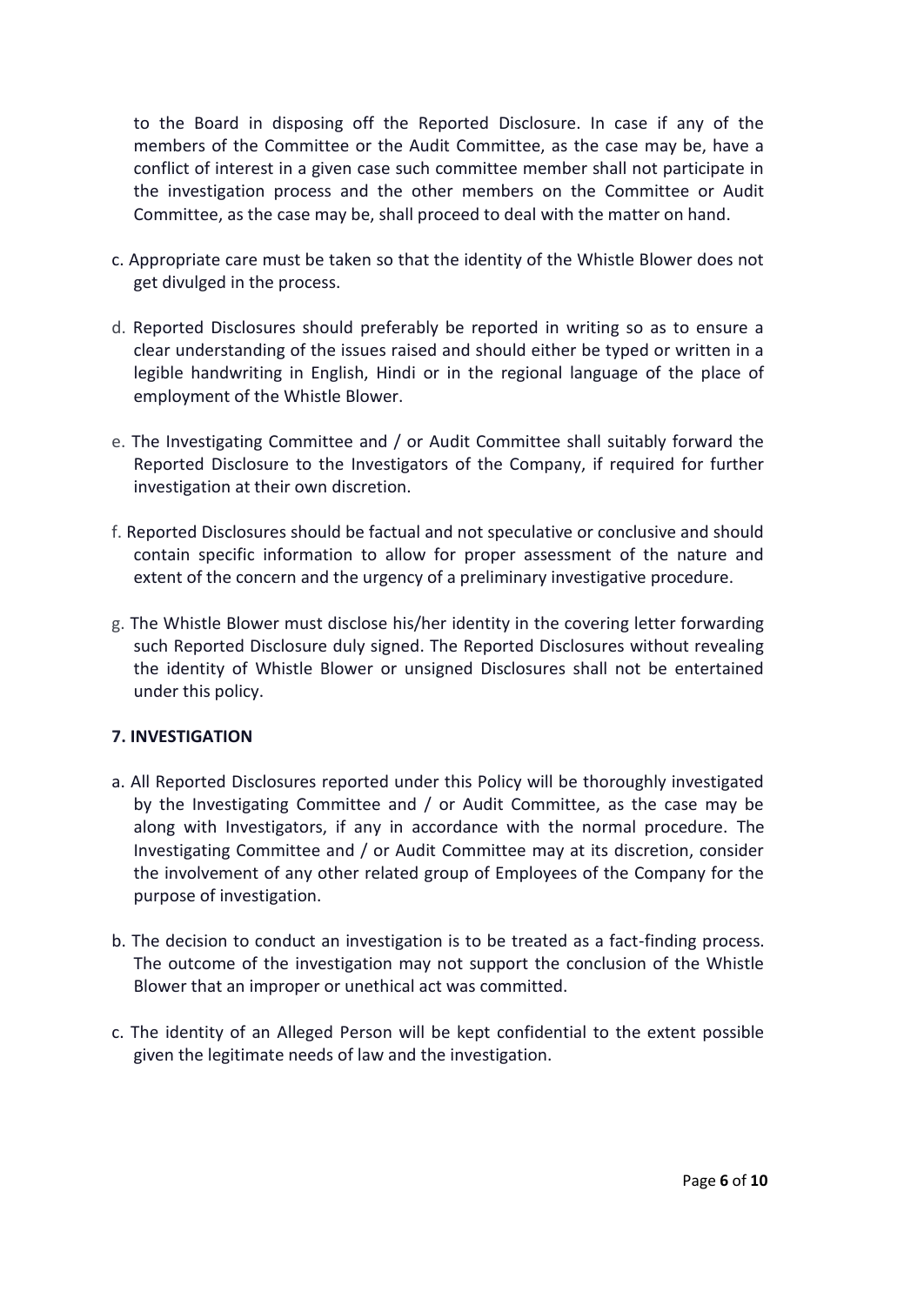- h. Alleged Persons will normally be informed of the allegations at the outset of a formal investigation and shall be provided with an opportunity of being heard during the investigation.
- d. Alleged Persons shall have a duty to co-operate with the Investigators / Investigating Committee / Audit Committee during investigation process to the extent possible.
- e. Alleged Persons have a right to consult with a person or persons of their choice, except Investigators and/or the Audit / Investigating Committee. This may involve representation including legal representation. Alleged Persons shall be free at any time to engage external legal counsel at their own cost to represent them in the investigation proceedings.
- f. Alleged Persons have a responsibility not to interfere with the investigation. Evidence shall not be withheld, destroyed or tampered with and witnesses shall not be influenced, threatened by the Alleged Persons. If he/she is found indulging in any such actions will make themselves liable for disciplinary actions. Under no circumstances, Alleged Persons should compel Investigator to disclose the identity of the Whistle Blower.
- g. Unless there are compelling reasons not to do so, Alleged Persons will be given an opportunity to respond to material findings contained in an investigation report. No allegation of wrongdoing against an Alleged Person shall be considered as maintainable unless there is a credible evidence in support of the allegation.
- h. Alleged Persons have a right to be informed of the outcome of the investigation.
- i. The investigation shall be completed normally within 45 days of the receipt of the Reported Disclosure
- j. In case any Unpublished Price Sensitive Information is shared or leaked by any person in contravention of the provisions of the Securities and Exchange Board of India (Prohibition of Insider Trading) Regulations, 2015 (the Insider Trading Regulations) and Code of Conduct for Insider Trading of the Company, such instances may be reported to the Chief Financial Officer or Compliance Officer of the Company. Upon receipt of complaint relating to such leakage/suspected leakage of Unpublished Price Sensitive Information, the same would be investigated in accordance with the procedure as detailed in the Code of Conduct for Insider Trading of the Company.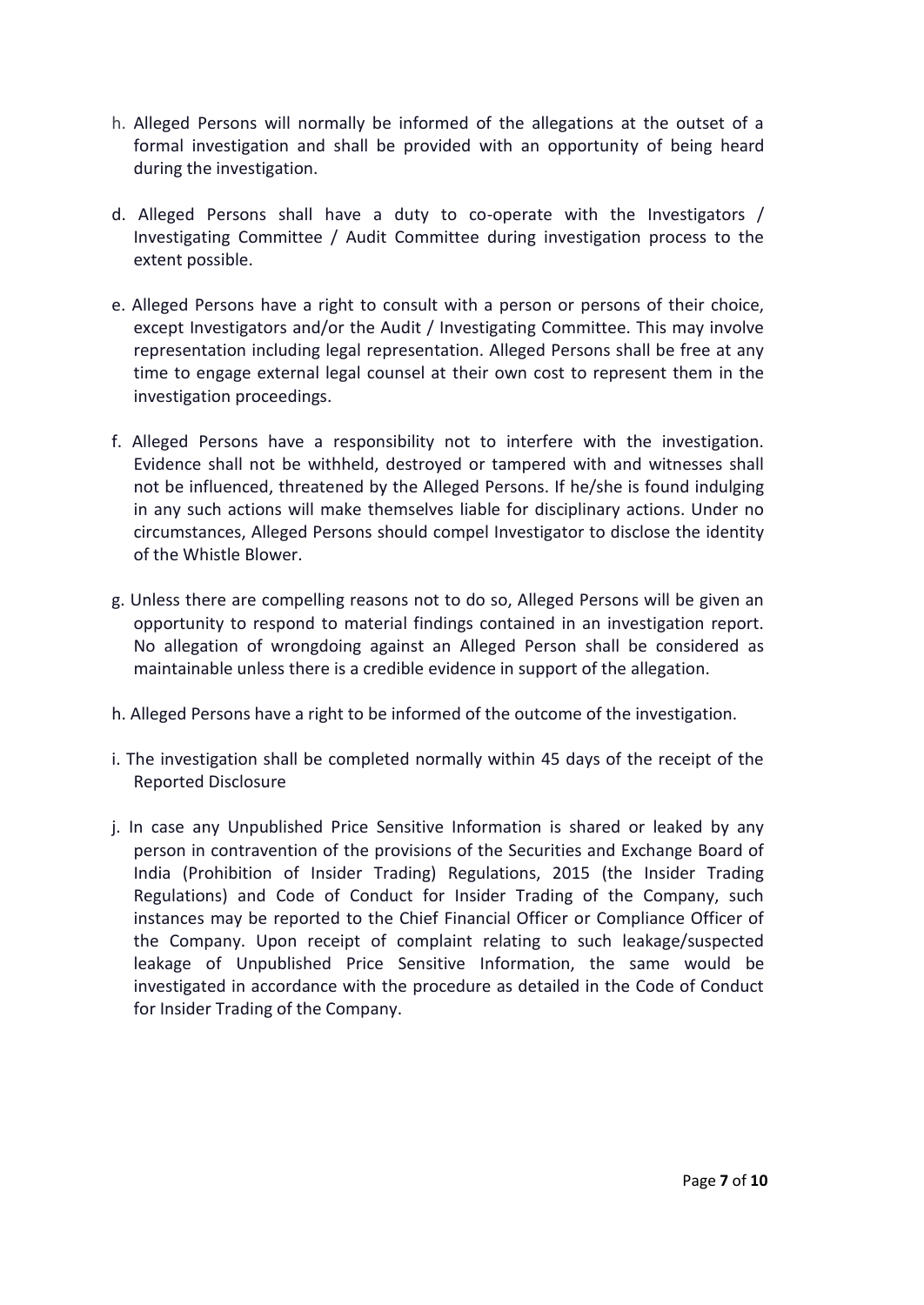#### **8. PROTECTION**

- a. No unfair treatment shall be meted out to a Whistle Blower by virtue of his/her recourse to the vigil mechanism under this Policy. In no case any kind of harassment, victimization or any other unfair employment practice shall be adopted against the Whistle Blowers. Complete protection shall be extended to the Whistle Blowers against any sort of unfair practice. In case, the Whistle Blower is required to give evidence in criminal or disciplinary proceedings, the Company will arrange for the Whistle Blower to receive advice on the procedural compliance, etc.
- b. The Whistle Blower shall be protected from any retaliation, threat or intimidation of termination/suspension of service, disciplinary action, transfer, demotion, refusal of promotion, or the like including any direct or indirect use of authority to obstruct the Whistle Blower's right to continue to perform his duties/functions including making any further Reported Disclosure.
- c. The identity of the Whistle Blower shall be kept confidential to the extent possible and permitted under law. Whistle Blowers are cautioned that their identity may become known for reasons outside the control of the Investigators / Investigating Committee and / or Audit Committee (e.g. during investigations carried out by Investigators).
- d. Any other Employee assisting in the said investigation shall also be protected to the same extent as the Whistle Blower.
- e. In case a Whistle Blower feels that he/she has been victimized in employment related matters because of reporting about the any violation / unethical practice, he/ she can submit a grievance to the Investigating Committee, giving specific details of victimization allegedly suffered by him/her for its examination. The Committee will meet at a regular intervals to examine Reported Disclosures and such grievances on their merits. The Committee will also conduct necessary investigation of the concern and recommend appropriate actions, as it may deem fit and proper.
- f. The Management will provide appropriate protection to the genuine Whistle Blower, however, the Employees are advised to refrain from lodging frivolous complaints using this facility. If proved, such cases may be referred to the Investigating Committee for disciplinary action.

#### **9. INVESTIGATORS**

a. Investigators are required to conduct a process towards fact finding and analysis related to alleged improper or unethical activities. Investigators shall derive their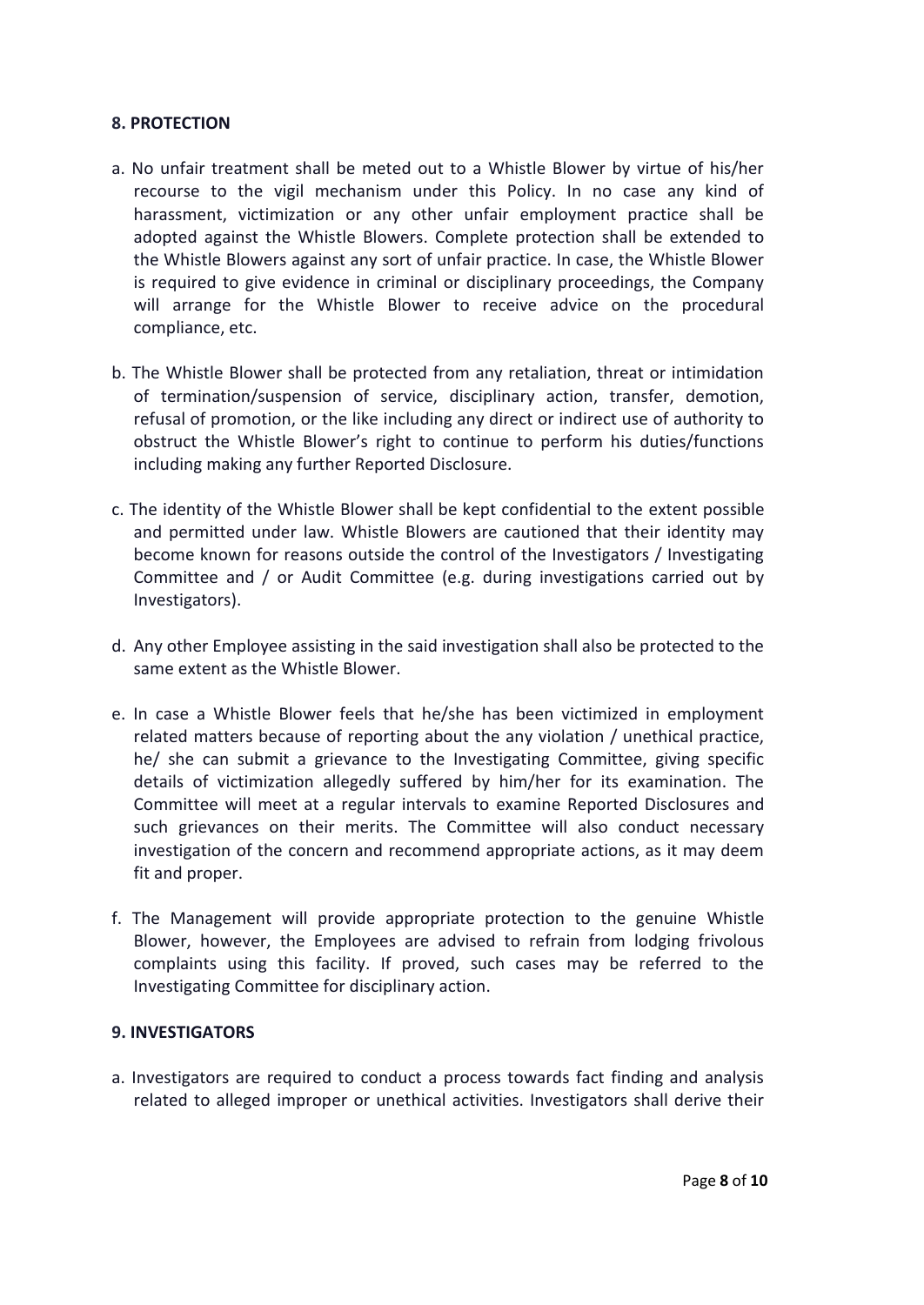authority and access rights from the Company / Audit Committee / Investigating Committee, while acting within the course and scope of their investigation.

- b. Technical and other resources may be drawn upon as necessary to improve the investigation. All Investigators shall be independent and unbiased. Investigators have a duty of fairness, objectivity, thoroughness, ethical behavior and observance of legal and professional standards.
- c. Investigations will be launched only after a preliminary review which establishes that:
	- i. The alleged act constitutes an improper or unethical conduct, and
	- ii. Either the allegation is supported by information specific enough to be investigated, or matters that do not meet this standard may be worthy of management review, but investigation should not be undertaken as an investigation of an improper or unethical activity.

# **10. DECISION**

If an investigation leads the Investigating Committee and / or Audit Committee to conclude that an improper or unethical act has been committed, the InvestigatingCommittee and / or Audit Committee shall recommend to the management / Board of the Company to take such disciplinary or corrective action as they deem fit, respectively. It is clarified that any disciplinary or corrective action initiated against the Alleged Person as a result of the findings of an investigation pursuant to this Policy shall adhere to the applicable personnel or staff conduct and disciplinary procedures.

# **11. REPORTING**

The Investigating Committee shall submit a report on a quarterly basis to the Audit Committee regarding total number of disclosures received in previous quarter, nature of complaint, outcome of investigation, actions recommended - by the Audit Committee, if any and implementation of the same. The Investigating Committee should also report to the Audit Committee the concern raised for victimization for employment related matters by the Whistle Blower and action taken by the Investigating Committee. Such Reports on the above shall be reviewed and recorded by the Audit Committee.

# **12. RETENTION OF DOCUMENTS**

All Reported Disclosures in writing or documented along with the results of investigation relating thereto shall be retained by the Company for a minimum period of seven years.